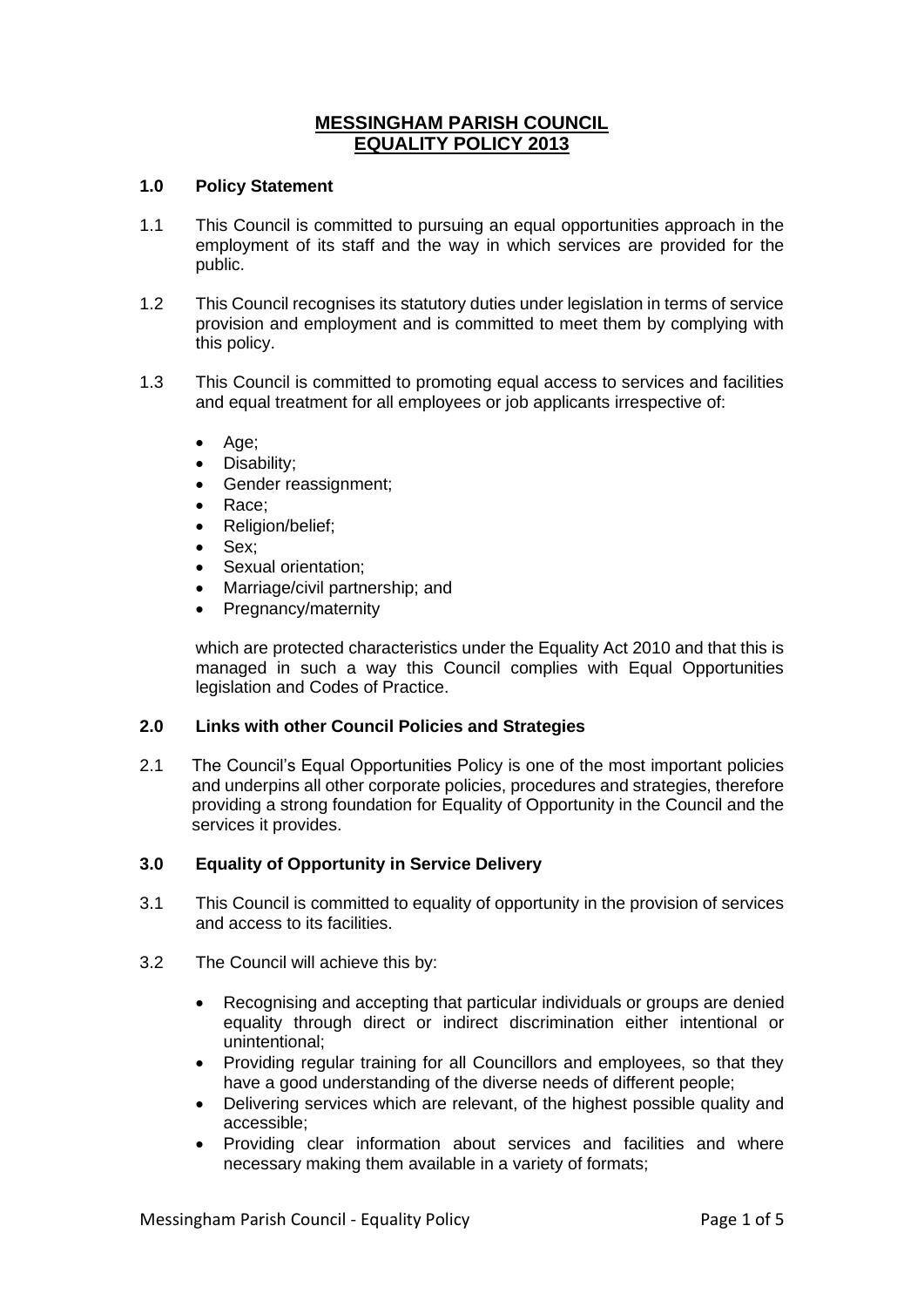- Ensuring that complaints and feedback procedures are accessible and effective;
- Assessing the impact of and monitoring its services to ensure that they do not discriminate and identify where improvements can be made;
- Ensuring that all employees understand what their roles and responsibilities are in relation to equality in service provision.

# **4.0 Equality of Opportunity in Employment, Training and Organisational Development**

- 4.1 This Council is committed to providing equality of opportunity. All employees will have a part to play in achieving this and the Council will ensure that individuals are aware of their personal responsibility to follow and support the Equal Opportunities Policy.
- 4.2 This policy applies to all employees, whether full-time, part-time, fixed term contract, agency workers or temporary staff, and all job applicants. This policy has particular relevance to those concerned with recruitment, training and promotion.
- 4.3 No employee or prospective employee should receive unfair or unlawful treatment due to age, disability, gender reassignment, race, religion/belief, sex, sexual orientation, marriage/civil partnership, and pregnancy/maternity. This Council will seek to identify and act upon unlawful discrimination, which denies individual opportunity on anyone falling within the criteria mentioned above. Employees and applicants have the right to complain about unfair discrimination through the appropriate procedures.
- 4.4 The Council will achieve this by:
	- Ensuring that its recruitment and selection policies and procedures are equitable and fair so that the best people are appointed to deliver its services;
	- Only considering applicants for jobs on the basis of their relevant experience, skills and abilities unless a genuine occupational qualification exists for specific posts;
	- Ensuring that all employees receive fair and equal treatment in relation to their employment, regardless of whether they are part-time, full-time, or employed on a temporary basis;
	- Ensuring that employment policies and opportunities are of the highest possible quality, therefore equality, equity and consistency are embedded in practices, pay and conditions;
	- Making sure that equal consideration is given to people's needs and develop flexible and responsive employment opportunities to tackle those needs;
	- Encouraging and supporting employees to reach their full potential within the resources the Council has available to it;
	- Taking appropriate action against incidents of harassment, bullying or discrimination and offering support and advice to victims or witnesses to incidents; and
	- Taking disciplinary action against employees who discriminate against people who work for the Council or who seek employment with the Council.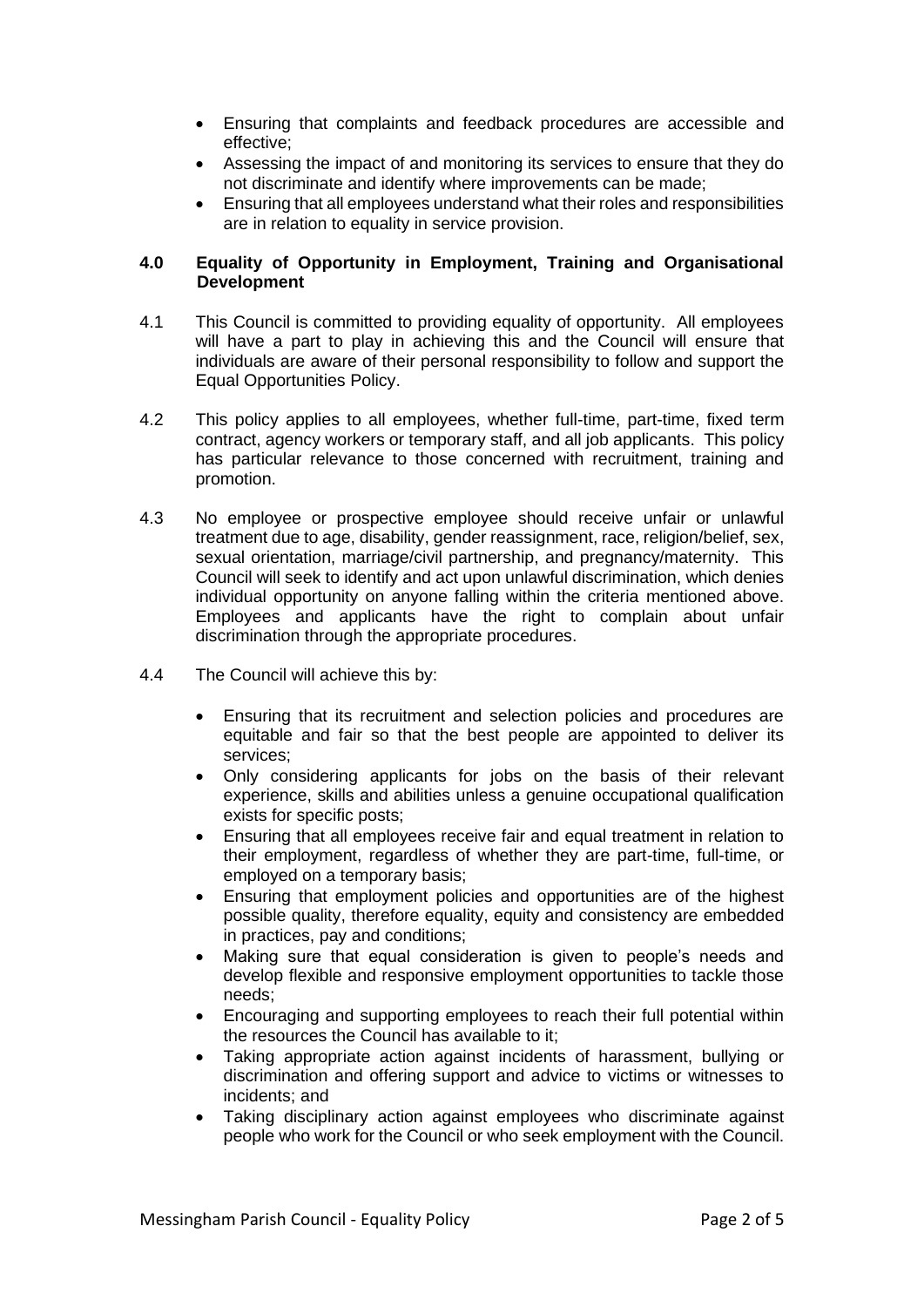# **5.0 Contractors and Suppliers**

- 5.1 This Council will ensure, so far as is reasonably practicable, that all contractors and suppliers carrying out work on behalf of the Council have the appropriate policies and working practices in place to ensure Equality of Opportunity and to comply with the requisite equality legislation and guidance.
- 5.2 The Council will ensure, so far as is reasonably practicable, that:
	- Contractors and providers have employment policies, procedures and practices that do not discriminate; and
	- Monitor whether contracts and commissioning arrangements meet these equality commitments.

# **6.0 Management and Supervision of this Policy**

### 6.1 Council and Committees

Strong leadership is essential to ensure that this policy is embedded at strategic and service delivery levels of the Council. Whilst the Council will be ultimately responsible for implementation of this policy, the Personnel Committee will have responsibility in respect of recruitment, employment and staff performance and management issues.

### **Councillors**

6.2 Councillors have overall responsibility for the direction and scrutiny of this policy and will ensure that the principles of fairness and equality guide the decision making process.

Clerk

- 6.3 It is the responsibility of the Clerk to:
	- Ensure that within devolved areas of responsibilities, the standards established within this policy are followed;
	- Advise the Council on changing legislative standards as regards this policy.

#### 6.4 Employees

All employees must:

- Co-operate with any measures introduced to ensure equal opportunities;
- Report any suspected discriminatory acts or practices;
- Not persuade or attempt to persuade others to practice unlawful discrimination;
- Not victimise anyone as a result of them having reported or provided evidence on discrimination;
- Not harass, abuse or intimidate others on account of their race, gender etc;
- Not pressurise job applicants in an attempt to discourage them from applying for or taking up a post.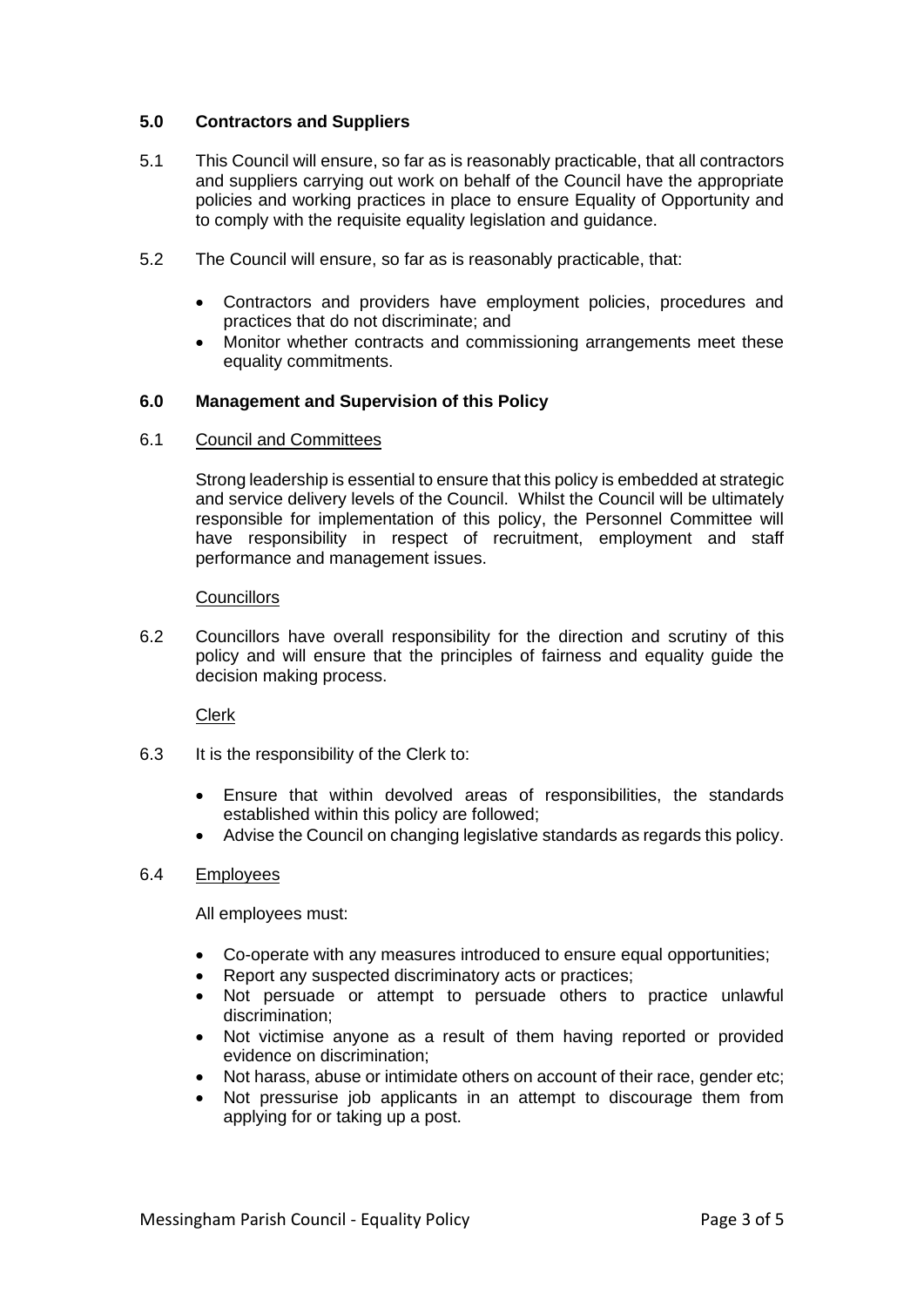### 6.5 Breaches of Policy

Any breach of the Equal Opportunities Policy will be dealt with through the disciplinary procedure. Serious offences such as harassment and victimisation may be treated as gross misconduct.

#### **7.0 Complaints**

7.1 Any employee who has a concern regarding the application of this policy should make use of the Council's grievance procedure.

# 7.2 Existing Employees

Employees wishing to raise a grievance alleging unlawful discrimination during an internal selection procedure should discuss this with the Clerk in the first instance. An investigation will then be conducted by the Clerk, or an independent person appointed for the purpose, who will make a recommendation to the Personnel Committee. The employee will receive written notification as to the outcome. An appeal, where appropriate, should be made to the Chairman of the Parish Council.

### 7.3 Prospective Employees

Any prospective employee wishing to raise a complaint should do so, in writing, to the Clerk within 15 working days, at the latest, of the alleged incident. An investigation will then be conducted by the Clerk, or an independent person appointed for the purpose, who will report to the Personnel Committee.

#### **8.0 Information and Training**

- 8.1 Employees will be provided with appropriate training regardless of age, disability, gender reassignment, race, religion/belief, sex, sexual orientation, marriage/civil partnership, and pregnancy/maternity.
- 8.2 The Council will:
	- Seek to ensure that all employees are developed by the provision of appropriate and accessible learning opportunities in line with organisational needs;
	- Provide training that complies with the Council Equalities Policy;
	- Include a copy of the Council's Equalities Policy as part of the induction programme documentation;
	- Provide equalities awareness training as part of both its Member and Professional Development Programmes.

# **9.0 Monitoring Arrangements**

- 9.1 The Council will establish appropriate information and monitoring systems to assist the effective implementation of this Policy.
- 9.2 Committee responsibility for monitoring is detailed in para 6.1 above.